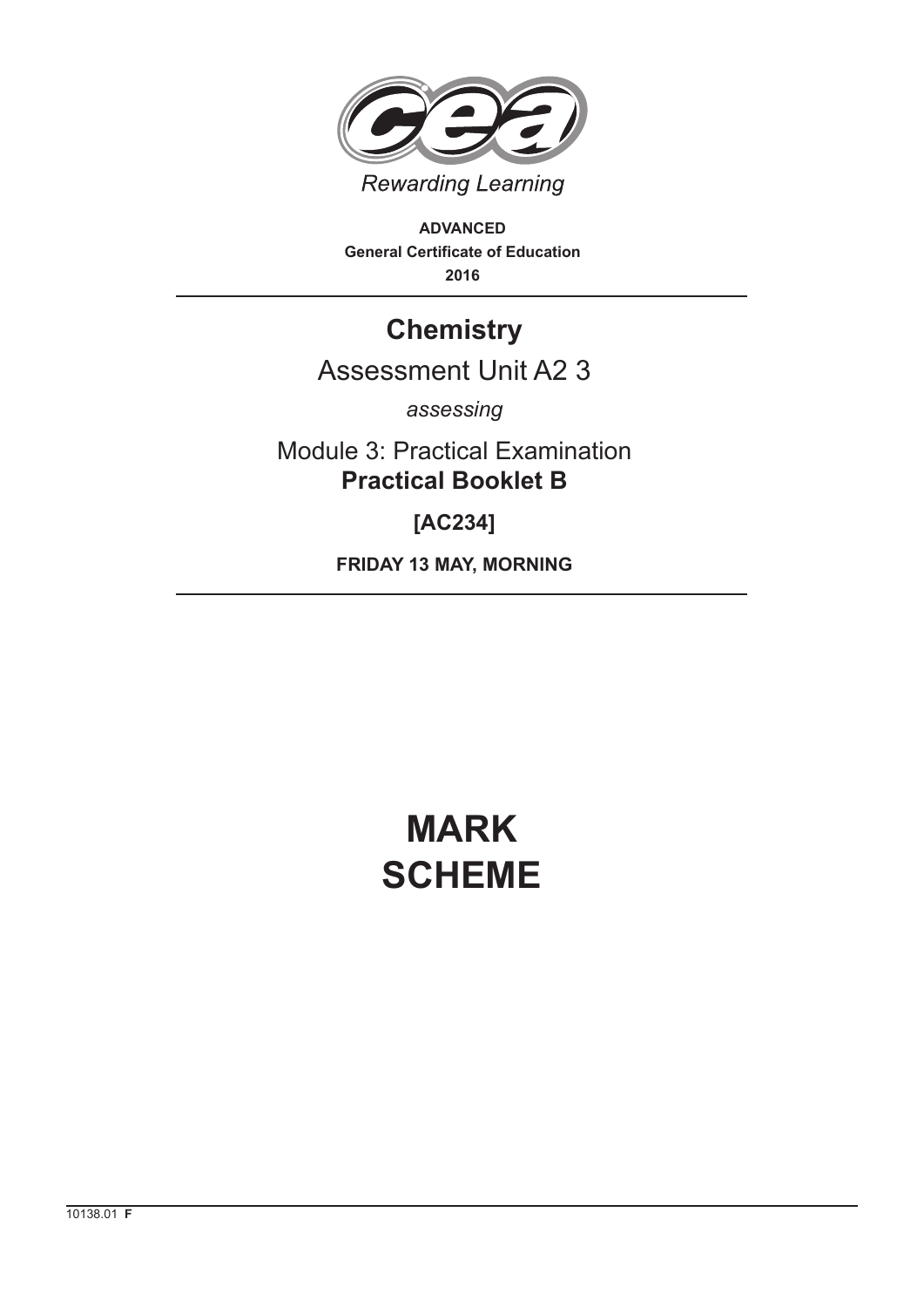#### **Annotation**

- 1. Please do all marking in **red** ink.
- 2. All scripts should be checked for mathematical errors. Please adopt a system of one tick  $(\checkmark)$ equals 1 mark, e.g. if you have awarded 4 marks for part of a question then 4 ticks  $(V)$  should be on this candidate's answer.
- 3. The total mark for each question should be recorded in a circle placed opposite the question number in the teacher mark column.
- 4. As candidates have access to scripts please do not write any inappropriate comments on their scripts.

#### **General points**

- All calculations are marked according to the number of errors made.
- Errors can be carried through. If the wrong calculation is carried out then the incorrect answer can be carried through. One mistake at the start of a question does not always mean that all marks are lost.
- Any number of decimal places may be used provided the 'rounding' is correct.
- Listing is when more than one answer is given for a question that only requires one answer, e.g. the precipitate from a chloride with silver nitrate is a white solid; if the candidate states a white or a cream solid, one answer is correct and one answer is wrong. Hence they cancel out.
- Although names might be in the mark scheme it is generally accepted that formulae can replace them. Formulae and names are often interchangeable in chemistry.
- The marking of colours is defined in the 'CCEA GCE Chemistry Acceptable Colours' document.

#### **MARKING GUIDELINES**

#### **Interpretation of the Mark Scheme**

• **Carry error through**

 This is where mistakes/wrong answers are penalised when made, but if carried into further steps of the question, then no further penalty is applied. This pertains to calculations and observational/deduction exercises. Please annotate candidates' answers by writing the letters c.e.t. on the appropriate place in the candidates' answers.

#### • **Oblique/forward slash**

This indicates an acceptable alternative answer(s).

#### • **Brackets**

 Where an answer is given in the mark scheme and is followed by a word/words in brackets, this indicates that the information within the brackets is non-essential for awarding the mark(s).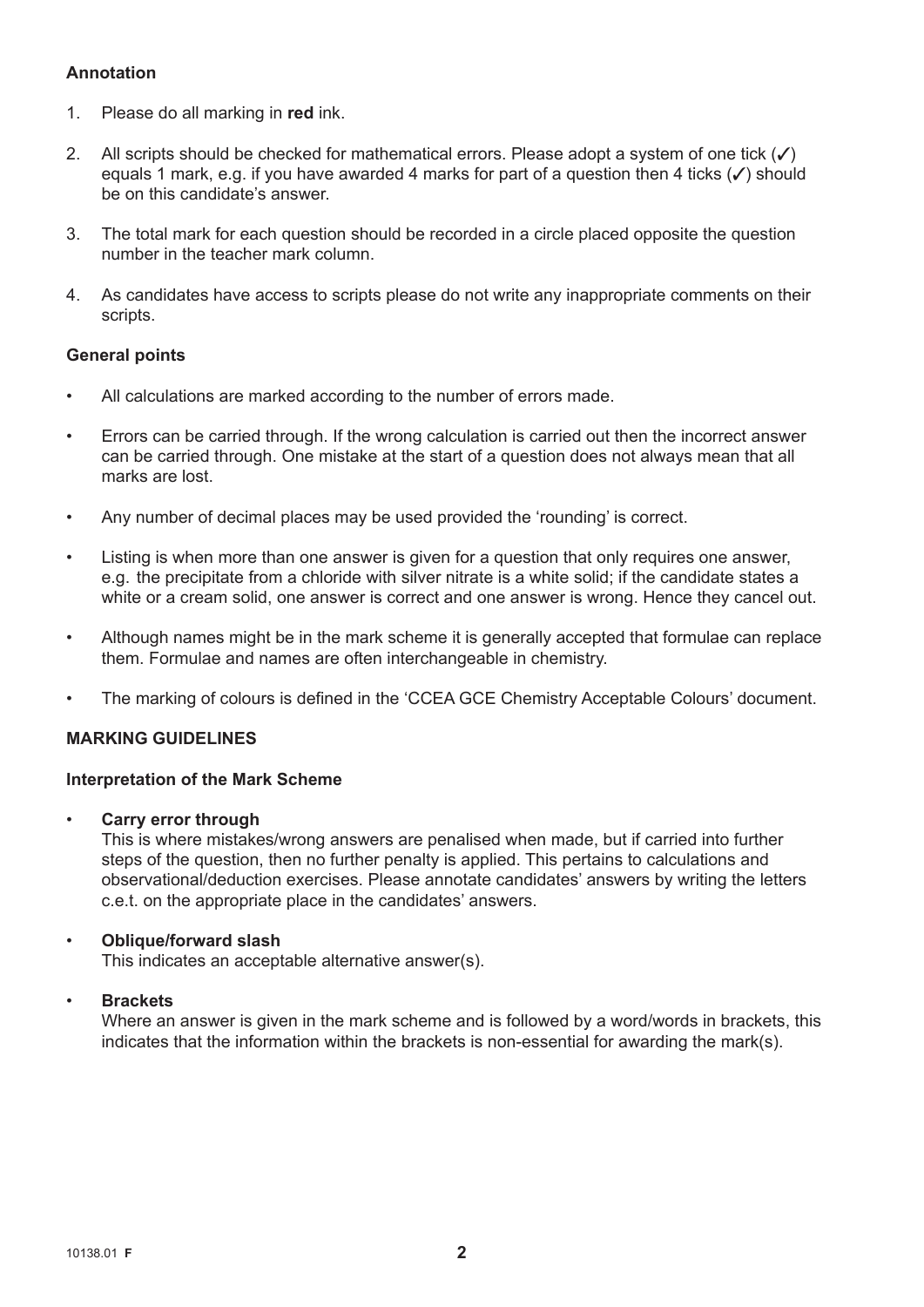| 1 |     | (a) (iodine solution) is yellow/brown [1]<br>(add sodium thiosulfate) until straw coloured [1]                                                                                                                |  |  |
|---|-----|---------------------------------------------------------------------------------------------------------------------------------------------------------------------------------------------------------------|--|--|
|   |     | add starch [1]<br>blue/black [1] to colourless [1]<br>[5]                                                                                                                                                     |  |  |
|   |     | (b) (i) $I_2 + 2 S_2 O_3^{2-} \rightarrow S_4 O_6^{2-} + 2 \Gamma$<br>$[2]$                                                                                                                                   |  |  |
|   |     | (ii) moles of thiosulfate = $0.000925$ [1]<br>moles of iodine = $0.000463$ [1]<br>$[2]$                                                                                                                       |  |  |
|   |     | (c) (i) $210_3^- + 12H^+ + 10e^- \rightarrow I_2 + 6H_2O$<br>$[2]$                                                                                                                                            |  |  |
|   |     | (ii) $10_3^{\circ}$ + 6H <sup>+</sup> + 5I <sup><math>\circ</math></sup> $\rightarrow$ 3I <sub>2</sub> + 3H <sub>2</sub> O<br>$[2]$                                                                           |  |  |
|   | (d) | moles of iodate (V) ions in $25 \text{ cm}^3$ = 0.000154<br>moles of iodate (V) ions in $1000 \text{ cm}^3 = 0.006173$<br>molar mass of potassium iodate = $214$<br>concentration in $gdm^{-3} = 1.32$<br>[4] |  |  |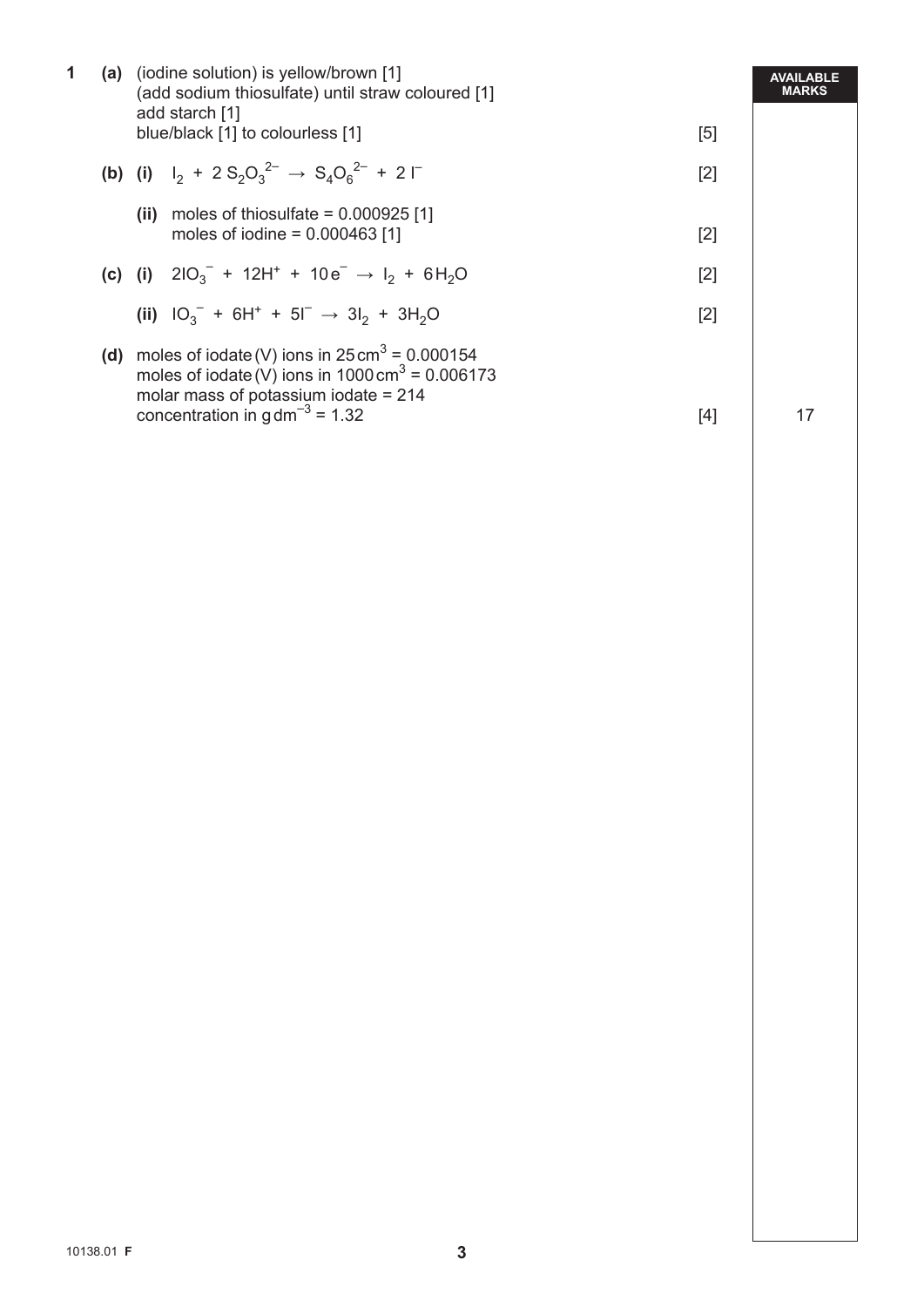|  |  |  | 2 (a) (i) Based on the following observations, make deductions for salts X and Y. |  |  |  |  |  |
|--|--|--|-----------------------------------------------------------------------------------|--|--|--|--|--|
|--|--|--|-----------------------------------------------------------------------------------|--|--|--|--|--|

**AVAILABLE MARKS**

| <b>Test</b> |                                                                                                                                                                        | <b>Observations</b>                                                                            | <b>Deductions</b>                                                                                                  |
|-------------|------------------------------------------------------------------------------------------------------------------------------------------------------------------------|------------------------------------------------------------------------------------------------|--------------------------------------------------------------------------------------------------------------------|
| 1           | Dissolve two spatula<br>measures of X in<br>50 cm <sup>3</sup> of water.<br>Keep this solution for use<br>in further tests.                                            | Green crystals dissolve to<br>produce a green<br>solution.                                     | Contains Ni <sup>2+</sup> or Fe <sup>2+</sup><br>or $Cr^{3+}$ or $V^{3+}$<br>(any 3 from 4<br>for 1 mark)<br>$[1]$ |
|             | 2 Dissolve two spatula<br>measures of Y in<br>50 cm <sup>3</sup> of water.<br>Keep this solution for use<br>in further tests.                                          | Pink crystals dissolve to<br>produce a pink solution.                                          |                                                                                                                    |
|             | 3 Place $4 \text{ cm}^3$ of the<br>solution of <b>X</b> in a test<br>tube. Slowly add an<br>equal volume of sodium<br>hydroxide solution.                              | A green precipitate forms.                                                                     | Contains nickel(II)<br>ions                                                                                        |
|             | Add concentrated<br>ammonia.                                                                                                                                           | The precipitate<br>disappears and a blue<br>solution is formed                                 | $[1]$                                                                                                              |
|             | 4 Place $4 \text{ cm}^3$ of the<br>solution of Y in a test<br>tube. Slowly add<br>concentrated ammonia<br>until present in excess.                                     | A blue precipitate forms.<br>The precipitate<br>disappears and a yellow<br>solution is formed. | Contains cobalt(II)<br>ions                                                                                        |
|             | Shake the solution.                                                                                                                                                    | The yellow solution turns<br>brown.                                                            | $[1]$                                                                                                              |
|             | 5 Place $4 \text{ cm}^3$ of the<br>solution of Y in a test<br>tube. Add $2 \text{ cm}^3$ of<br>concentrated<br>hydrochloric acid.<br>Add $8 \text{ cm}^3$ of water and | Solution turns blue and<br>back to pink.                                                       |                                                                                                                    |
|             | shake vigorously.<br>6 Slowly add a solution of                                                                                                                        |                                                                                                |                                                                                                                    |
|             | 1,2-diaminoethane to<br>the solution of <b>X</b> until it is<br>present in excess.                                                                                     | Solution turns purple.                                                                         |                                                                                                                    |

**(ii)** Ni(OH)2 or [Ni(OH)2(H2O)4] [1]

(iii) 
$$
[Ni(NH_3)_6]^{2+}
$$
 [1]

(iv) 
$$
[Co(NH_3)_6]^{2+}
$$
 [1]

(v) 
$$
[Co(H_2O)_{6}]^{2+} + 4CI^{-} \rightleftharpoons [CoCl_4]^{2-} + 6H_2O
$$
 [2]

(vi) 
$$
[Ni(en)_3]^{2+}
$$
 [1]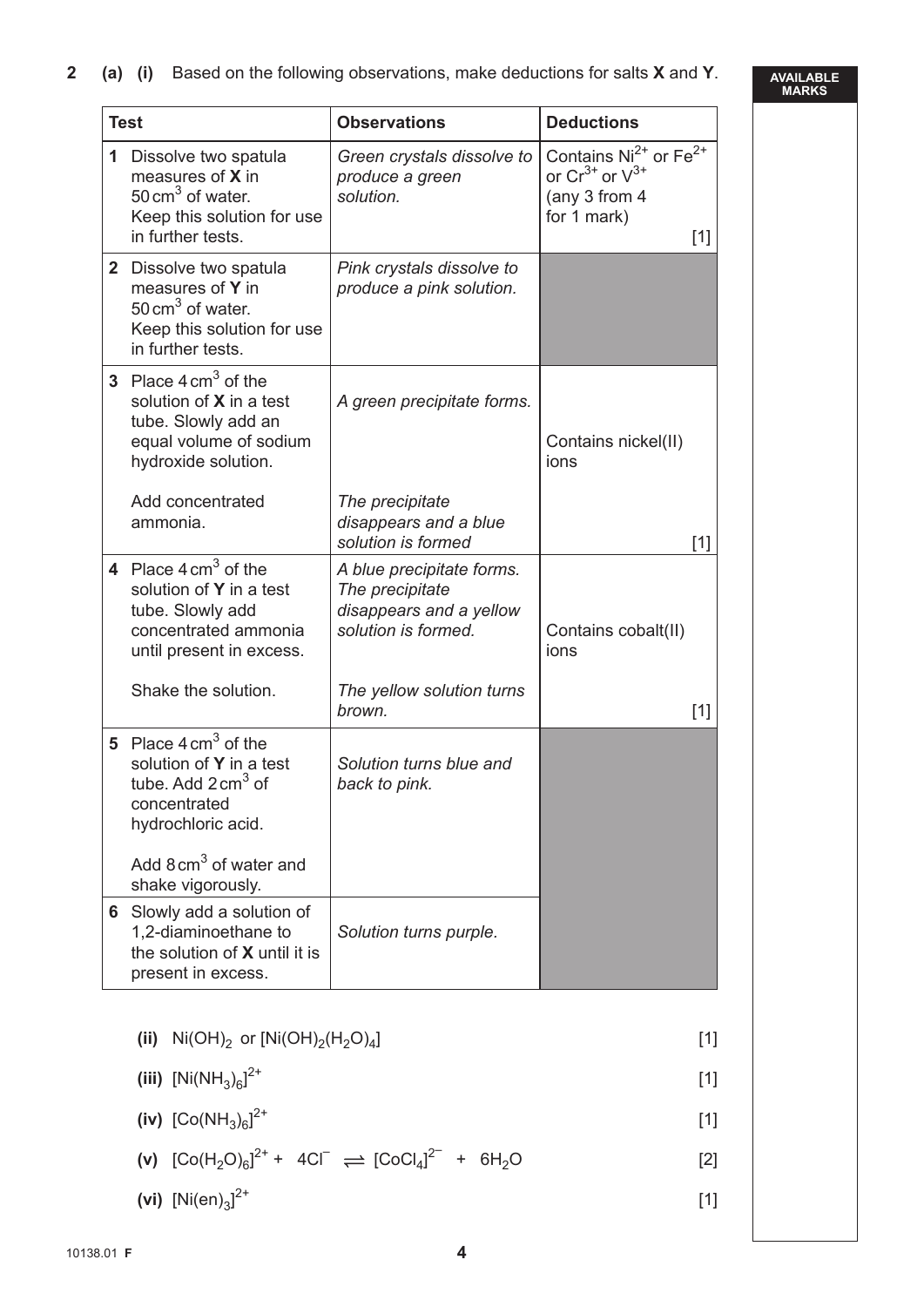#### **(b) (i)** Based on the following observations, make deductions for compound **Z**.

**AVAILABLE MARKS**

|                 | Test                                                                           | <b>Observation</b>                  | <b>Deductions</b>                                           |
|-----------------|--------------------------------------------------------------------------------|-------------------------------------|-------------------------------------------------------------|
| 1               | Add a few drops of <b>Z</b> into<br>water.                                     | One layer formed.                   |                                                             |
| $\mathbf{2}$    | Add sodium<br>hydrogencarbonate<br>to $Z_{\cdot}$                              | No bubbles produced.                | Not acidic<br>[1]                                           |
| $3\phantom{.0}$ | Add a few drops of<br><b>Z</b> to a solution of<br>2,4-dinitrophenylhydrazine. | An orange solid forms.              | Aldehyde or ketone<br>[1]                                   |
| 4               | Heat <b>Z</b> with Tollen's<br>reagent.                                        | The solution remains<br>colourless. | Not aldehyde or is a<br>ketone<br>(depends on test 3) $[1]$ |

 **(ii)** Structure of a water soluble ketone, up to 5 carbon atoms, e.g. propanone  $[1]$  13